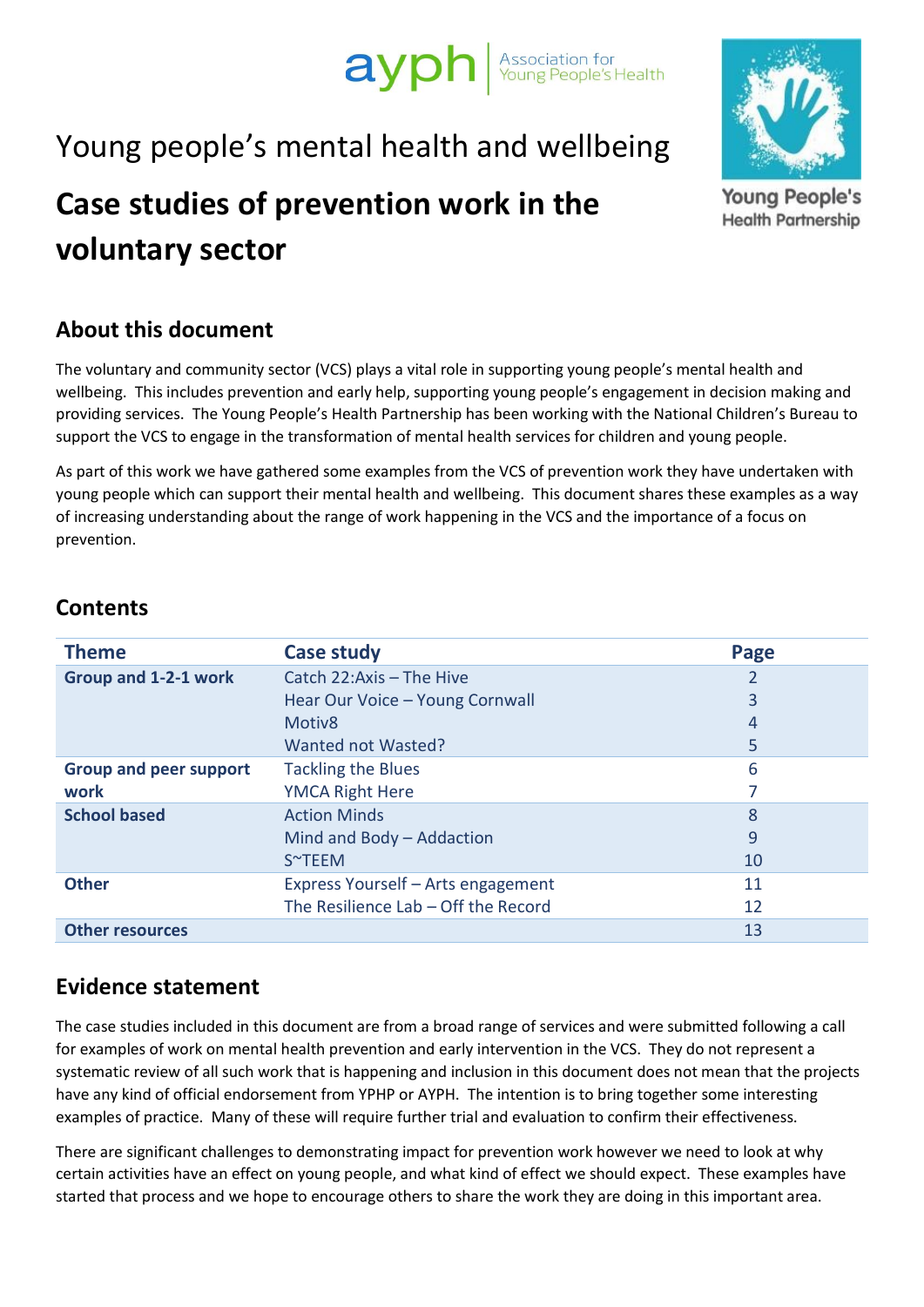## Catch 22: Axis – The Hive

| What:             | Engaging and supporting young people to improve their lives, support their<br>emotional wellbeing and improve access to services. Delivered by a partnership of<br>organisations from a youth base. |
|-------------------|-----------------------------------------------------------------------------------------------------------------------------------------------------------------------------------------------------|
| Who:              | All young people aged 16-24 living or working in Camden                                                                                                                                             |
| Where:            | London Borough of Camden                                                                                                                                                                            |
| <b>Funded by:</b> | London Borough of Camden and Camden Clinical Commissioning Group                                                                                                                                    |

#### **About the work**

Axis @ the Hive is a joint project to help bridge the gap between child and adult health and wellbeing services, particularly for young people who are currently not engaging with any services. Managed by Catch22 in partnership with local specialist organisations, Axis operates from a youth base called The Hive.

The service engages and supports young people to improve their lives, emotional wellbeing, access to services and their transition into adulthood and independence. We achieve this through a combination of specialised one to one support work and group work delivered by young people (Axis), targeted activities and a safe space to be (The Hive) and offering training opportunities with our youth-led social enterprise (Underground Camden Tours).

The service provides a safe space for young people and all our work is informed by emotional well being approaches.

#### **How has the work impacted young people's mental health and wellbeing?**

For one to one work young people complete an *Emotional Wellbeing Form*. These contain the Warwick Scale and the Resilience Scale. Young people complete these at the beginning, the end and at three month intervals. Within the Hive and Social Enterprise aspects of the service, evaluation and monitoring is conducted with young people on a quarterly basis – this can take the form of questionnaires, focus groups, and confidence and resilience measuring tools. Furthermore young people give feedback through the Youth Board, a steering group of up 20 young people from various aspects of the service.

The service reports detailed outcomes and outputs to the commissioner on a monthly and quarterly basis which allows the service to continually respond to feedback.

#### **How are young people involved?**

The entire service has been co-designed with young people from inception. The service is youth led: young people choose the areas of their lives they want to work on whether this is assisting in practical skills or support around emotional wellbeing e.g. education, employment, physical health, sexual health, relationships and emotional wellbeing.

#### **For more information:** [www.catch-22.org.uk/services/axis-the-hive/](http://www.catch-22.org.uk/services/axis-the-hive)







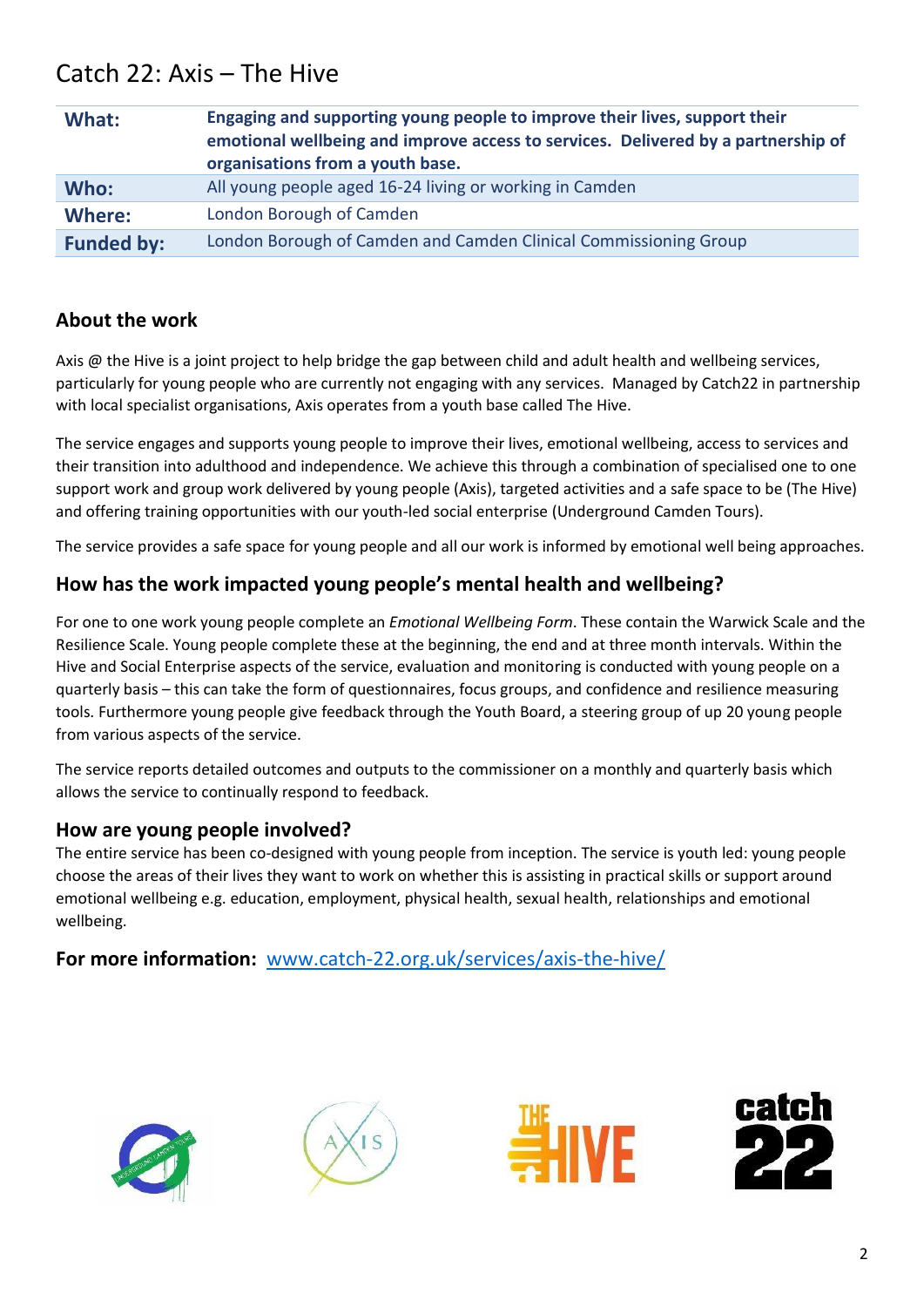## Hear our Voice – Young People Cornwall

| What:             | Early help and prevention / education around young people's mental health and<br>emotional wellbeing provided within a youth work organisation. |
|-------------------|-------------------------------------------------------------------------------------------------------------------------------------------------|
| Who:              | All young people aged $11 - 19$ years                                                                                                           |
| Where:            | Cornwall                                                                                                                                        |
| <b>Funded by:</b> | NHS Kernow, DH Health & Social Care Volunteering Fund, Cornwall Council, St James<br>Place, Duchy Health Charity.                               |

#### **About the work**

Hear Our Voice delivers direct work with young people, and training to professionals and parents. Group programmes are based on the needs and interests of each group, and take the '5 Ways to Wellbeing' principles as a starting point. They include opportunities to build resilience, develop positive coping and self-care strategies, learn about mental health and how and when to get help. Activities can include arts, music, cooking, gardening or outdoor activities. In addition we provide 1 to 1 support for young people aged  $11 - 19$  years who are identified as having higher levels of need.

Our training focuses on mental health awareness and emotional resilience sessions in schools, colleges and community groups, for whole classes or year groups, as well as mental health and self- harm training for professionals and volunteers working with young people. This aims to build understanding, confidence and skills among the wider workforce. We are currently piloting parent information/awareness sessions and a 'whole school' offer.

#### **How has the work impacted young people's mental health and wellbeing?**

We use a range of outcomes measures with young people to determine progress and impact. Including the Youth Outcomes Star [\(http://www.staronline.org.uk/\)](http://www.staronline.org.uk/), goal based outcomes, RCADS and our local authority outcomes framework. Since January 2016 87% of group participants reported a significant increase in scores over all areas, with 87% reporting an improvement in wellbeing. In addition, 75% of group participants reported improved mental health and improved relationships, and 70% reported an improvement in confidence and in ability to manage feelings.

#### **How are young people involved?**

Youth involvement is central to all our work. Each group is planned and evaluated collaboratively with young people.

#### **For more information:** [www.youngpeoplecornwall.org](http://www.youngpeoplecornwall.org/)



'the group did make me think about all the negative things in my life, but helped me know how to change these things'

Young Person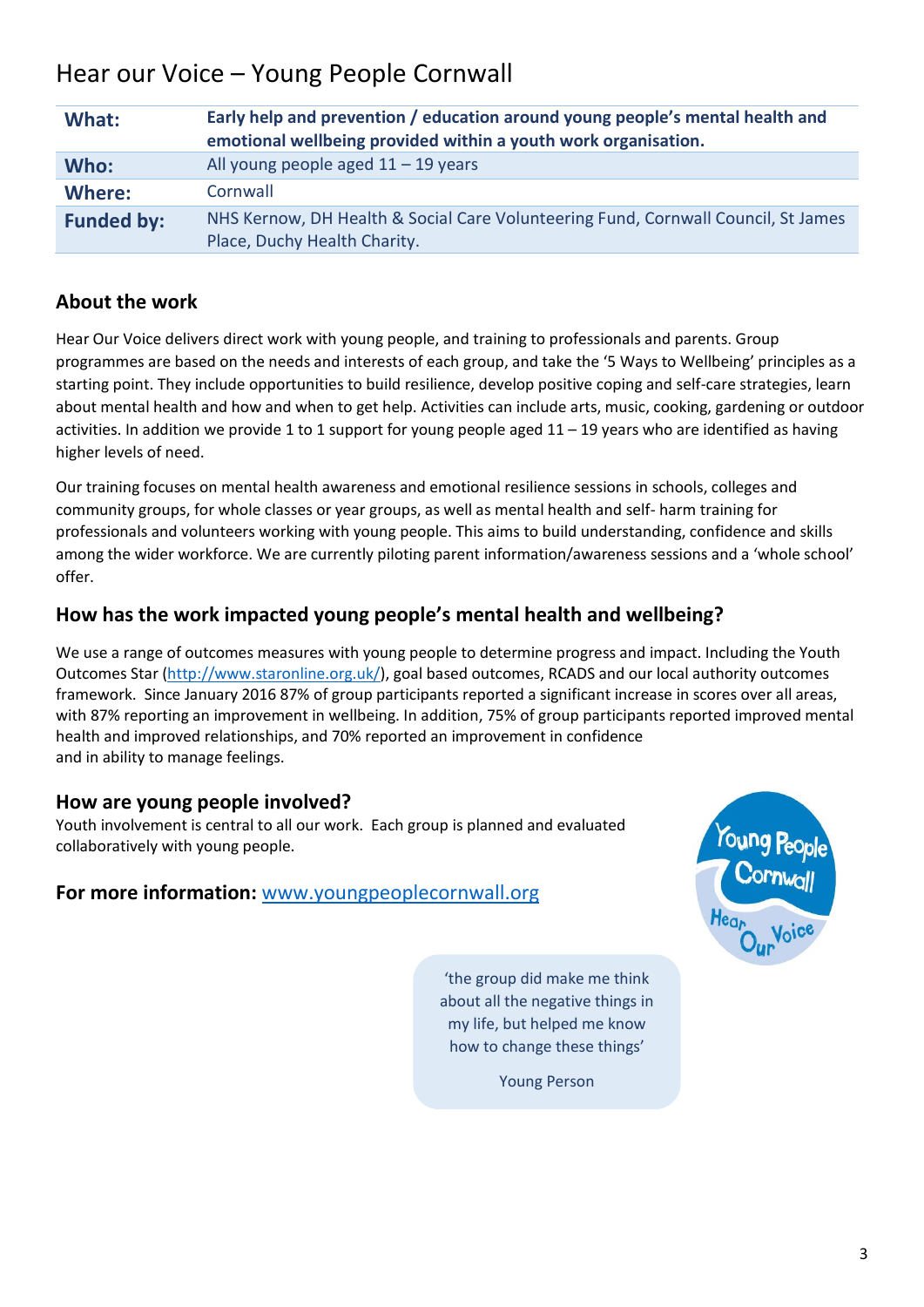### Motiv8

| What:             | Support for young people experiencing a range of emotional and behavioural<br>issues, such as anxiety and low self-esteem. |
|-------------------|----------------------------------------------------------------------------------------------------------------------------|
| Who:              | All young people aged 12-19                                                                                                |
| Where:            | Havant                                                                                                                     |
| <b>Funded by:</b> | Children in Need                                                                                                           |

#### **About the work**

Motiv8 provides individual 1-2-1 and small group support to young people experiencing a range of emotional and behavioural issues including low confidence and self-esteem, raised anxiety and difficulties developing and maintaining relationships with their peers.

The main aims of the project are to increase confidence and self-esteem and for participants to have a more positive outlook on life and goals for their future.

#### **How has the work impacted young people's mental health and wellbeing?**

To assess levels of confidence and self-esteem the project uses recognised scaling tools at the start and at the end of the project. In the latest report 80% of the young people exiting the programme demonstrated increased levels of confidence and self-esteem. In addition to the assessment tools, young people provide their own reflective evaluation on where they feel they have experienced significant difference and improvements in their emotional health and wellbeing. 100% of young people who provided evaluation in this way described themselves as having improved their emotional health and wellbeing.

Case studies also play an important part in evidencing the difference that the project has made and include the additional outcomes achieved e.g. Increased engagement with education and training and improved relationships with family and peers.

#### **How are young people involved?**

Young people develop a personal achievement plan in which they set a number of goals and objectives to be worked towards whilst on the programme. The plans are regularly reviewed by the young person with support from their worker. Through the review process the young person develops skills that help them to look positively on their achievements and to constructively consider how they can further improve and set new goals. Through this process the young people are encouraged to take ownership to make their own choices about how support is structured and develop confidence in their own ability to make positive choices.

Young people provide evaluation feedback during the programme and when they exit. In addition, evaluation and feedback is sought from parents, carers and other professionals where appropriate.

**For more information:** <http://motiv8south.org.uk/>



life chances for young people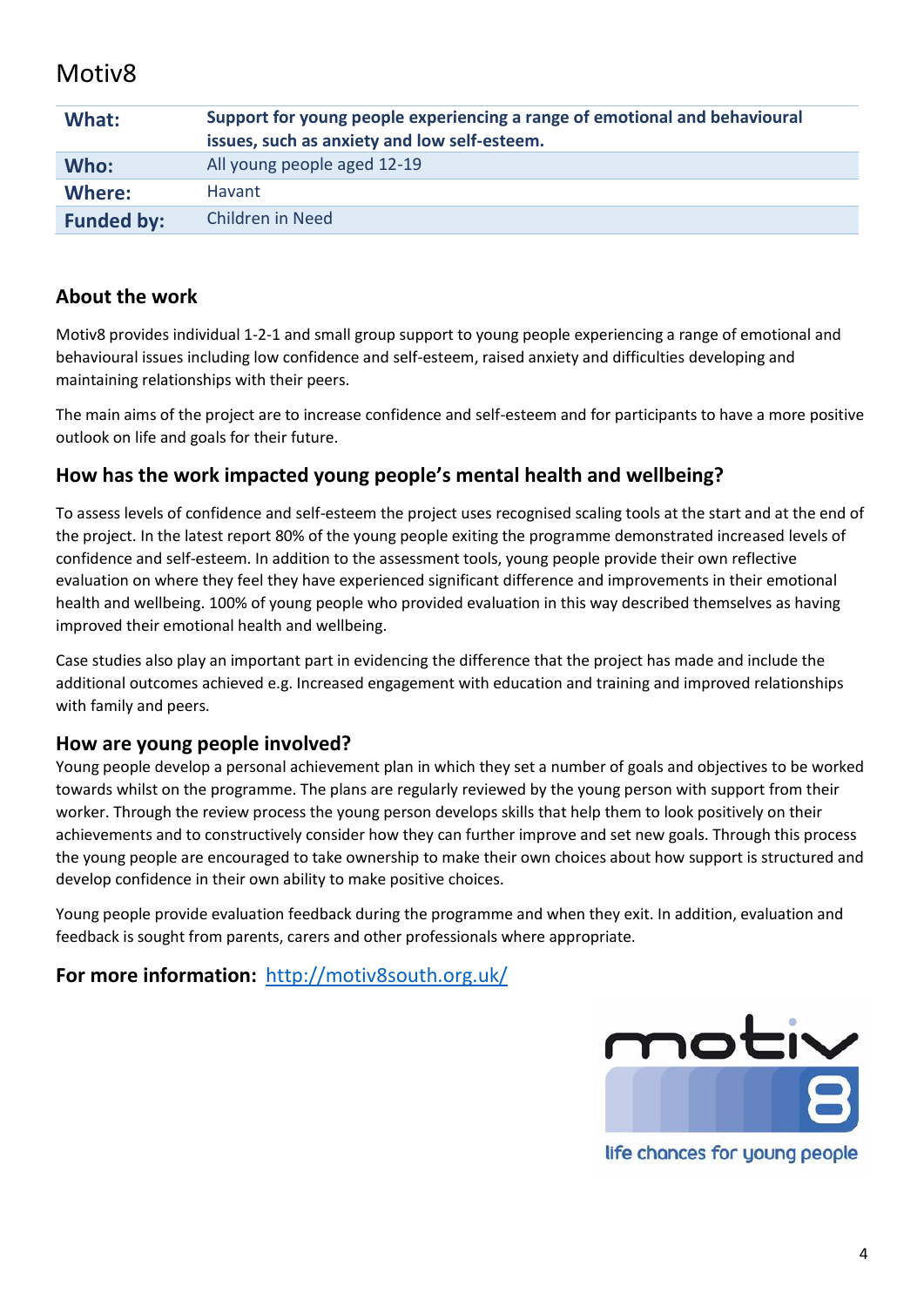## Wanted Not Wasted

| What:             | Counselling and mentoring for children and young people               |
|-------------------|-----------------------------------------------------------------------|
| Who:              | Young people aged $5 - 25$ who are experiencing economic disadvantage |
| Where:            | <b>Weston Super Mere</b>                                              |
| <b>Funded by:</b> | Children in Need, Alliance Homes, Knightstone Housing and donations   |

#### **About the work**

Wanted Not Wasted provide counselling, mentoring and groups for children and young adults experiencing social and economic disadvantage. The project aims to help young people increase their coping mechanisms, improve their emotional wellbeing and have better life outcomes.

#### **How has the work impacted young people's mental health and wellbeing?**

At the beginning of the counselling we carry out an assessment where children identify three areas that are most troubling them, and what change would look like for them. We regularly review these with them. We also ask them to measure how confident they are in certain areas of their lives. We also measure mood in the beginning, middle and at the end of the counselling. Apart from feedback from children we measure success through our own observations and feedback from school/parents in areas such as:

- If self-harming has stopped
- If suicide ideation has decreased, stopped
- If school work/attendance has improved
- If mood has significantly improved
- If confidence has improved
- If relationship with peers and family has improved
- If risky behaviour has decreased

'It has helped me. The counsellor listens and can see from my point of view. She has helped me as I can feel confident to talk to her about my problems. I can now slowly talk to more people'.

Young Person

Young people say during and after counselling that they can cope better with the issues in their lives, that they feel happier, less

isolated, more confident about the future, are getting on better with others and importantly, that they like themselves more.

#### **How are young people involved?**

Most of what we deliver has been informed by the young people we have worked with. We have listened to what they have wanted and adapted our service accordingly. We have also developed resources for other children to use, from what we have learned from this knowledge. The children who attend our groups have a sense of ownership of our service and building. They plan the programme, and inform what we do and how we do it. We regularly consult with children about our service and what they would like us to do differently. In the counselling we have listened to the children who have used our service, and what they have found helpful and unhelpful-not just in the support we have offered but which they have received from other services. There are areas of support we would like to develop which children have told us they would find helpful such as setting up a peer counselling service.

**For more information:** [http://wantednotwasted.wixsite.com/wantednotwasted/about\\_us](http://wantednotwasted.wixsite.com/wantednotwasted/about_us)

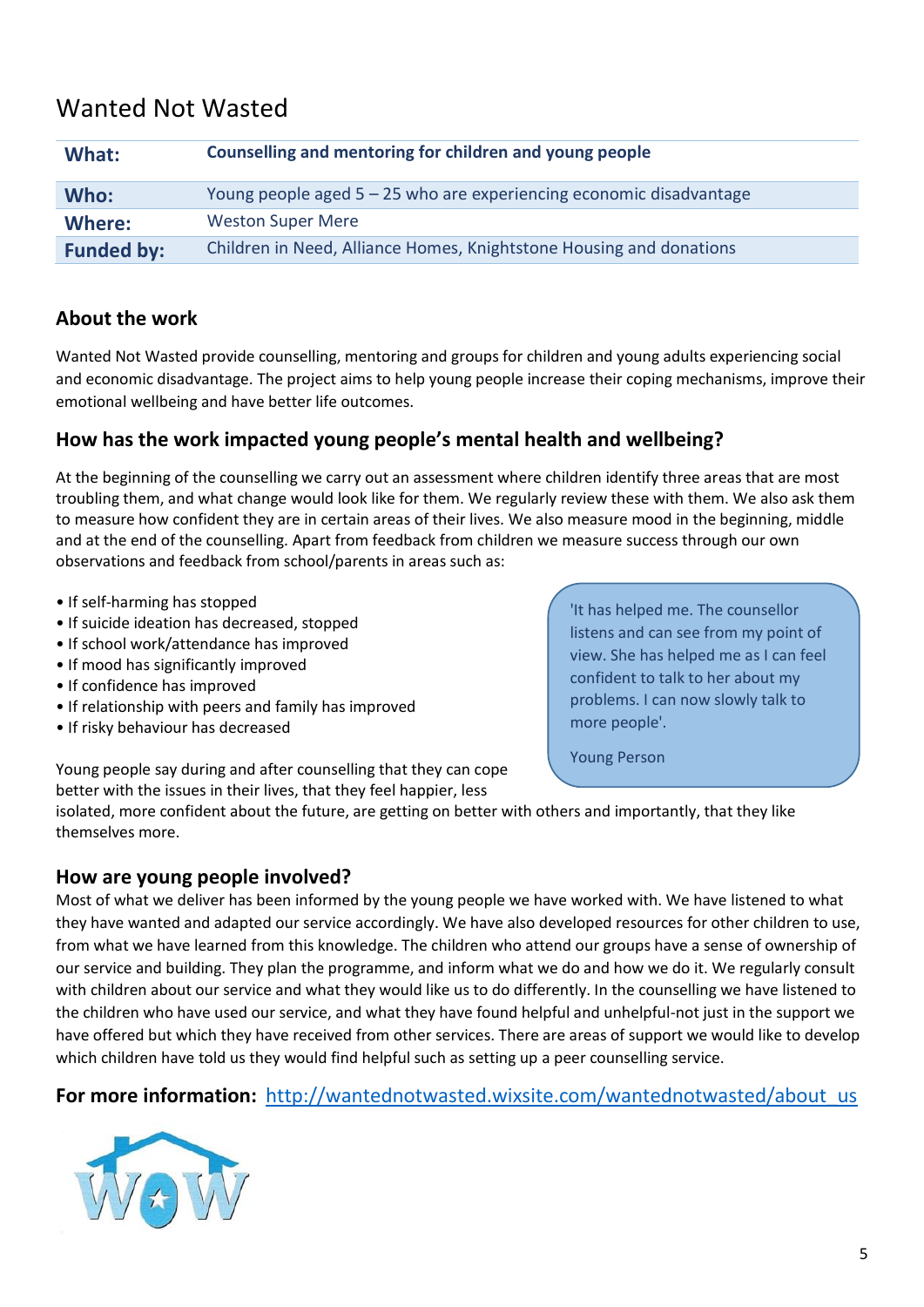## Tackling the Blues

| What:             | Educational and peer led activities to tackle experiences associated with mental<br><b>illness</b> |
|-------------------|----------------------------------------------------------------------------------------------------|
| Who:              | All young people aged 6-16                                                                         |
| Where:            | Sefton, Liverpool, Lancashire and Warrington                                                       |
| <b>Funded by:</b> | Edge Hill University and Everton in the Community                                                  |

#### **About the work**

The programme offers a range of interactive and engaging activities to recruit young people who, once engaged, participate in tailored educational and peer-led activities to tackle anxiety, depression and low self-esteem. Weekly coaching and classroom based sessions include competitive and non-competitive activities which have been associated with positive behaviour change among those experiencing mental health issues.

Key to the programme are the peer-mentors, who have authority in the eyes of the young people, but at the same time are not seen as authority figures. The use of peer-mentors in bringing about desired changes in behaviour of participants is a key component of the effectiveness of sports based programmes. The personalities of the peermentors and leaders has been key in developing trusting relationships with participants, which has allowed them to increase their confidence and feel comfortable when talking about mental health issues.

#### **How has the work impacted young people's mental health and wellbeing?**

Research about the impact of mental health issues on young people and the education professionals who work with them is being undertaken using a mixed-methods design with schools and young carers groups to generate qualitative and quantitative data.

A number of key findings have emerged from the research that are used to inform the design and future work of the project. These include:

- Supportive, engaging and non-authoritarian relationships between mentors and participants are key to encouraging trust and increasing confidence in young people to be aware of their mental wellbeing and to discuss their feelings with mentors, coaches and peers.
- Bespoke sport, physical activity, health and educational activities that complemented and extended what young people already received were grounded in young people's preferences.
- Schools and community groups are often unsure how to help the young person deal with mental health needs and support and training is required to help manage the mental health of young people in schools and communities.

#### **How are young people involved?**

Young people have been involved from the outset in the design of the project. Through consulting with young people on what activities they would like delivered, and allowing young people the freedom to design and deliver their own sessions, engagement has been sustained throughout the programme. The young people have benefitted from this through increasing their self-esteem and confidence in speaking in front of their peer groups and working in large groups.

**For more information:** <https://www.edgehill.ac.uk/sport/eitc-ttb/>

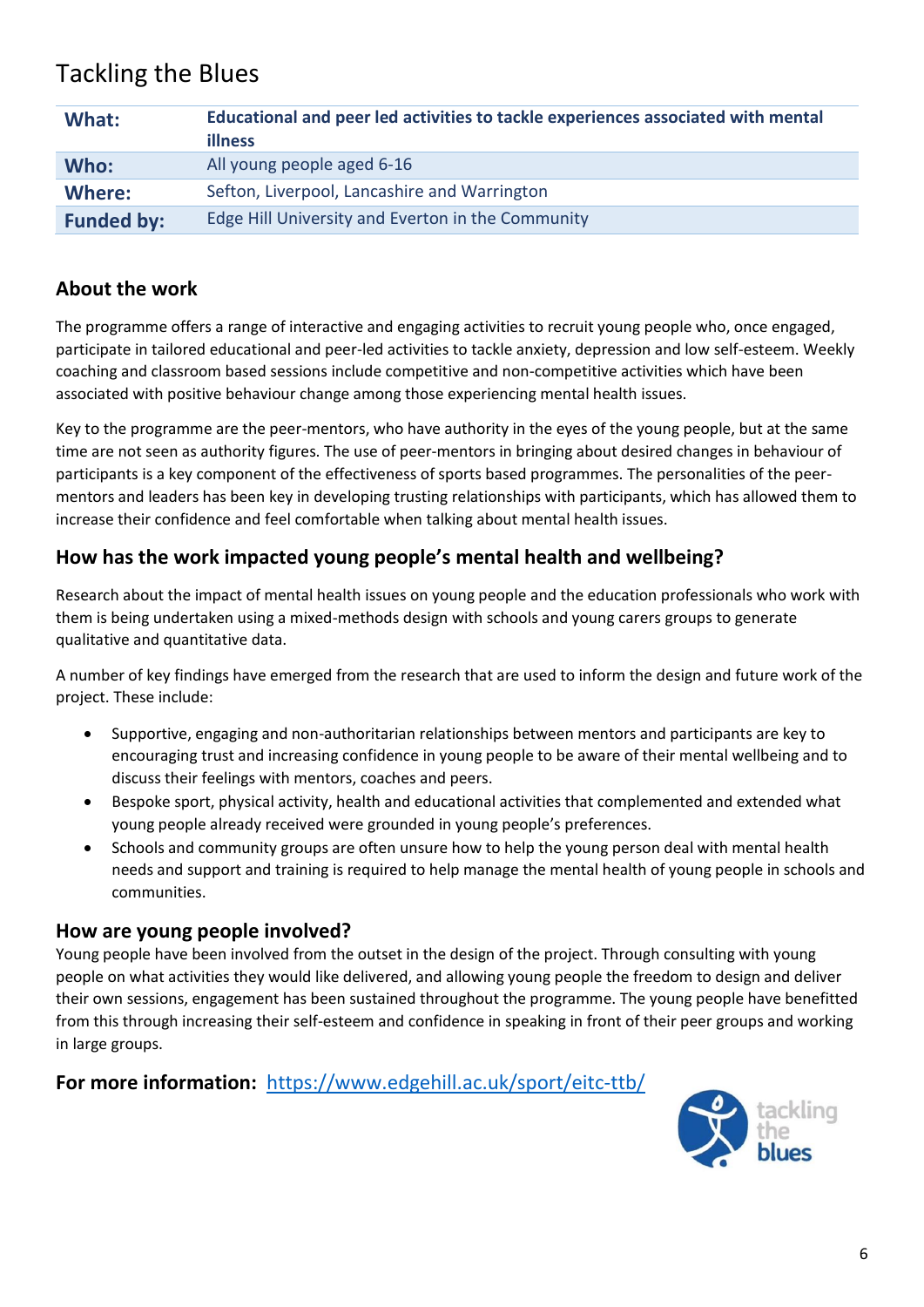## YMCA Right Here

| What:             | Mental health and wellbeing peer facilitated workshops delivered in local<br>secondary schools                                                          |
|-------------------|---------------------------------------------------------------------------------------------------------------------------------------------------------|
| Who:              | All young people aged 13-25                                                                                                                             |
| Where:            | Brighton, Hove and West Sussex                                                                                                                          |
| <b>Funded by:</b> | Brighton & Hove Clinical Commissioning Group, Brighton & Hove City Council - Public<br>Health, West Sussex County Council, Health watch Brighton & Hove |

#### **About the work**

YMCA Right Here's youth volunteers deliver peer facilitated workshops in local secondary schools, the workshops are: the 5-ways to wellbeing, coping with (exam) stress, social media – the good, the bad, the ugly, mental health awareness, self-harm, food & mood.

The project has produced information resources for young people (self harm guide, wellbeing guide), films (getting the most from your GP appointment, the good, the bad, the ugly of social media) and websites (www.wheretogofor.co.uk , www.findgetgive.com )

Our Young Men's Health Champions, on behalf of the local Clinical Commissioning Group, consult boys and young men in Brighton & Hove around health related issues, including mental health e.g. barriers to counselling report. Our health promotion volunteers have undertaken GP practice visits where they assess each practice on its youth friendliness and responses to young people's mental health.

"It has given me different ways of telling when I am stressed and ways to calm down."

Young person

YMCA Right Here also delivers therapy based, resilience building activities in Brighton & Hove and West Sussex, including canine 1:1 counselling, canine walk & talks (groups), equine assisted therapy (families and groups), food & mood (families and groups), mind management (groups), bush craft (groups) and anger management (groups).

#### **How has the work impacted young people's mental health and wellbeing?**

The project has been independently evaluated by IVAR (Institute of Voluntary Action Research). Our activity based therapy programme in West Sussex was independently evaluated by Interface. Individual strands of work are evaluated through usual methods e.g. evaluation forms, YP CORE outcome measurement tool, etc. Individual strands of work are reported to the commissioner which includes young people's feedback.

Young people identified several features of Right Here that had been particularly beneficial to them. These included the importance of different types of activities, skilled staff, continuity of staff and the ability of staff to empathise with young people. Young people liked that the project equipped them to help themselves and help others.

#### **How are young people involved?**

YMCA Right Here is a youth participatory project. Two teams of volunteers aged 16-25 co-design and co-deliver our work with paid project staff.

#### **For more information:** <http://right-here-brightonandhove.org.uk/>



RUN BY YMCA DOWNSLINK GROUP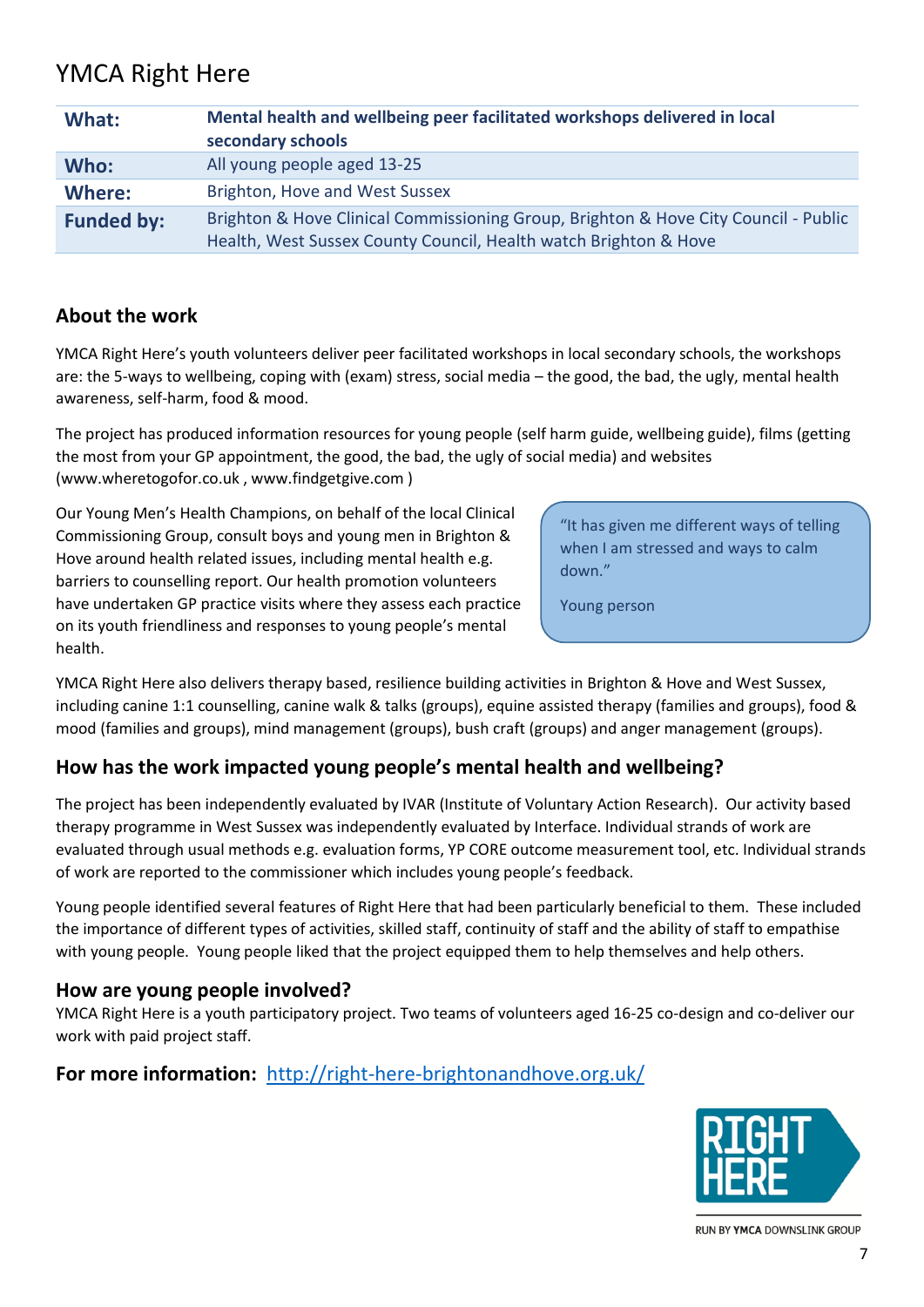## Action Minds

| What:             | An early intervention mental health project for young people using a collaborative<br>action learning methodology |
|-------------------|-------------------------------------------------------------------------------------------------------------------|
| Who:              | Young people aged 11-18                                                                                           |
| Where:            | York                                                                                                              |
| <b>Funded by:</b> | The Wilderness Oak Charitable Trust                                                                               |

#### **About the work**

The project is designed to work alongside young people to identify what they see as key issues relating to their experience and their peers. The young people then decide on and put in place interventions to improve mental health and resilience. The project commenced in April 2014, after growing concerns in the school of increased anxiety and pressures being experienced by pupils. The initial group of ten pupils has now grown to two groups across the two sites of this split site school. The groups have been involved in surveys, increasing awareness of the importance of mental health through special events and school assemblies, providing information, carrying out a school wellbeing survey, establishing a bespoke website and signposting to further sources of support. They are currently being trained to establish and pilot a peer listening service in the school.

#### **How has the work impacted young people's mental health and wellbeing?**

No formal evaluation has taken place yet but we have seen the following positive benefits. Within the two groups pupils have expressed numerous positive remarks about the taking part in such a group – increasing their own knowledge of mental health and satisfaction of working together, across sites and different year groups. The school now has posters about the work distributed across the sites and awareness of the group has blossomed through school assemblies and feedback given by pupils and staff afterwards.

Former group members now at University are still linked to the group and contributing to the work at a distance, especially in supporting audio-visual work and website development. The group has been recognised by the wider community by their nomination as finalists for the 2016 York Spirit of Youth Awards, the ceremony to be held in October. Their impact has also been felt amongst school staff, who have now followed the methodology and spirit of the initiative to form their own Staff Action Minds, commencing September 2016.

#### **How are young people involved?**

Young people have been involved and at the helm from the outset. Although the original design came from Dr Brendon Harvey, in collaboration with school senior staff, there was an open invitation for young people to come forward to join in 2014. Dr Harvey facilitated the group for the first 12 months. The group members planned meetings, deciding upon agendas, action planning and evaluating. The well-being survey was co-designed and solely delivered and co-evaluated. Promotions of both their identity and seeking support from other pupils through assemblies were designed and led by the students in Action Minds. The Lower site group comprising of Years 7-9 self-organise, hold their own meetings, often without a staff facilitator, and distribute minutes to the other Action Minds group via a shared e-mail server.

There has been considerable involvement in issues that matter to them and the group comment on how they have welcomed this approach to working collaboratively, alongside peers but most importantly their teachers and senior staff. Pupils have commented on the increase in their self-esteem and confidence in talking to small and large groups.

**For more information:<http://www.city-arts.org.uk/express-yourself/>**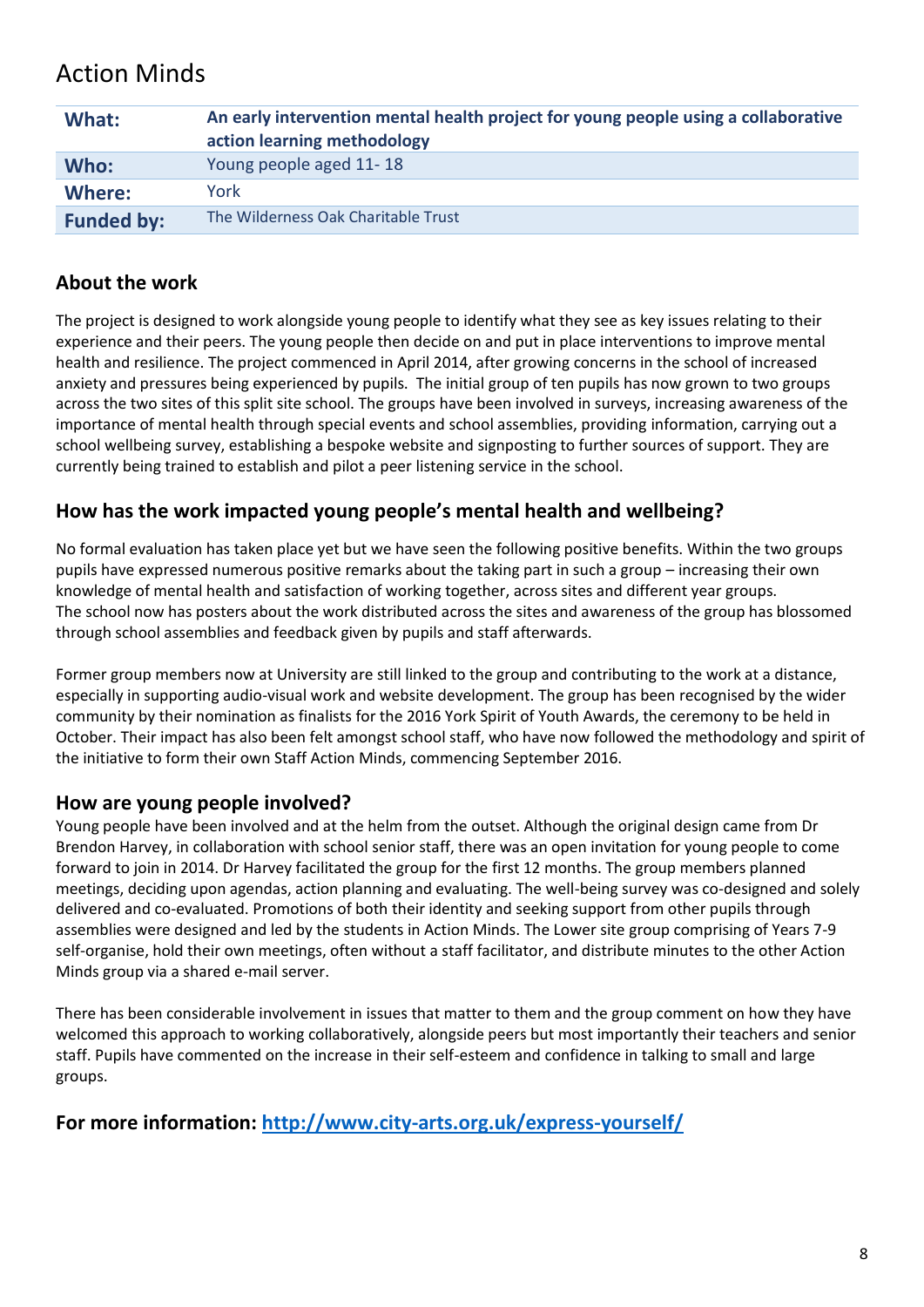## Mind and Body

| What:             | Supporting young people who are vulnerable to self-harming behaviours |
|-------------------|-----------------------------------------------------------------------|
| Who:              | Young people aged 14-17                                               |
| Where:            | Kent, Cornwall and Lancashire                                         |
| <b>Funded by:</b> | <b>CAMHS transformation funds</b>                                     |

#### **About the work**

The Mind and Body programme is a multi-component risk reduction programme for young people who are involved in or vulnerable to self-harming behaviours.

The aim is to identify and support young people who would not meet the thresholds of specialist mental health services (CAMHS) but who need more support than universal services can offer.

#### **How has the work impacted young people's mental health and wellbeing?**

A 2014- 2015 evaluation of the Mind and Body Canterbury Pilot programme found that:

- Positive behavioural and attitudinal changes continued to improve in the months after participants had completed the sessions, suggesting that young people continued to constructively employ the skills and strategies they gained as part of the programme.
- 67.5% of participants who thought about self-harming at the start of the programme reported a reduction in the number of days on which they did so at exit.

"It makes you realise that other people are similar to you when you think they're not. It's good to open up to people and share views and experiences."

Young Person

- 64.5% of participants who acted on self-harming thoughts at the start of the programme reported a reduction in the number of days on which they did so at exit.
- 26.1% of those who self-harmed at the start of the programme had stopped completely at exit.
- 78.7% of participants in total registered an improvement in their mental wellbeing.

Results showed an improvement across all of the following areas: substance use, wellbeing, safety and security, structure (including education), citizenship and relationships with family and adults. 70.9% of participants reported an overall improvement across these six areas at the end of the programme.

#### **How are young people involved?**

Participants from the initial pilot sat on focus groups which informed the development of the current programme. Following their suggestions, 'Mind and Body' has been expanded and post-programme sessions have been added. Six participants formed part of the external qualitative data analysis conducted by Kent University.

Artwork from participants has been used in the manual. A letter from two young people (Beth and Emily) is given to all young people as they start on the programme. Participants are involved in a social prescribing element of the programme, producing creative pieces (including art, photography and creative writing) to reflect on the topic of self harm and young people's mental health more broadly. These will form part of an exhibition, promoting 'Mind and Body', and the need to talk more openly about self harm and mental health in general.

#### **For more information: [http://www.addaction.org.uk/](http://www.addaction.org.uk/blog/%E2%80%98mind-and-body%E2%80%99-%E2%80%93-early-intervention-for-young-people-risk-self-harm)**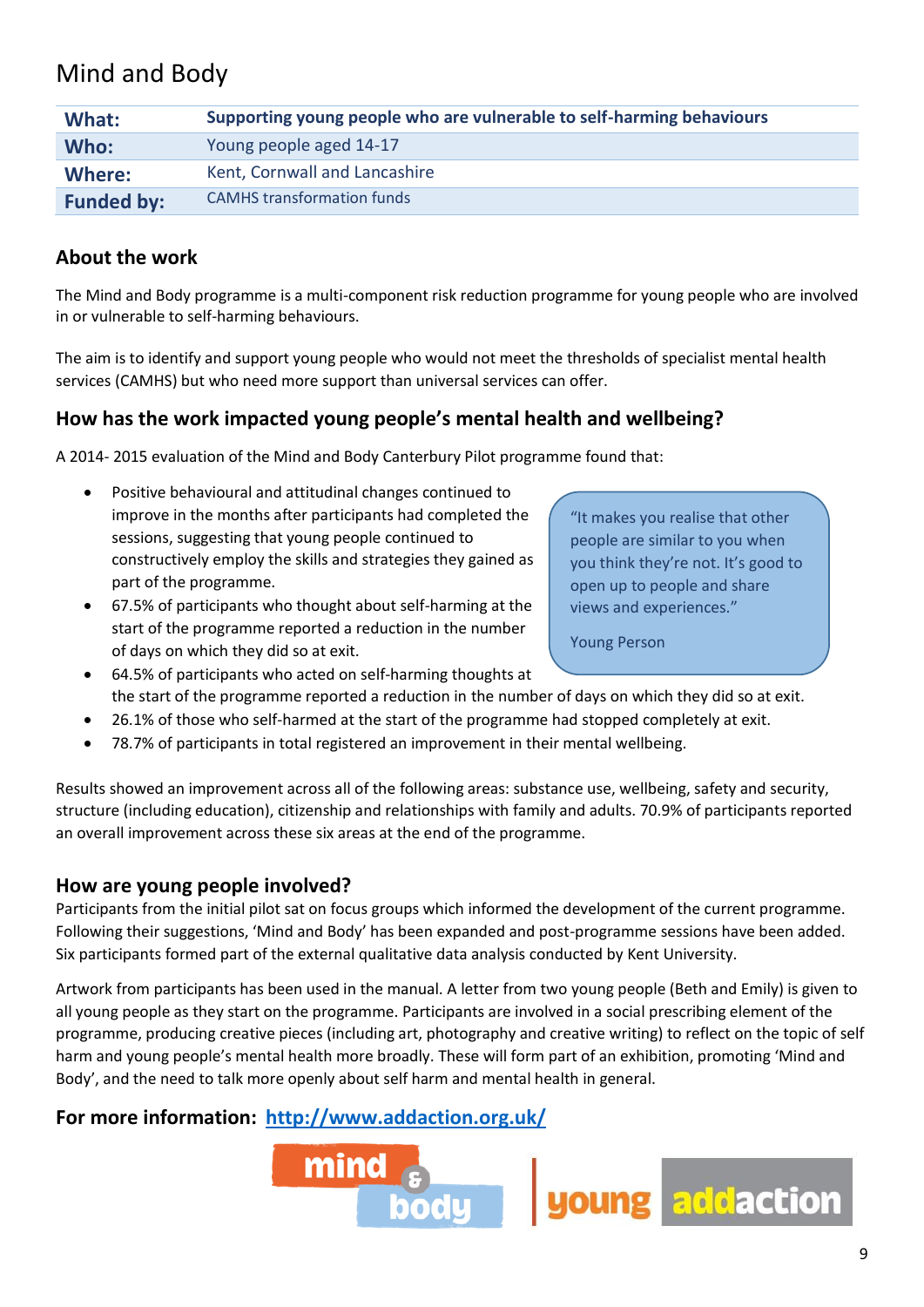## S~TEEM

| What:             | The S~TEEM programme is a series of five weekly sessions delivered in schools<br>which aims to boost self-esteem among young people who are at risk of<br>disengagement. |
|-------------------|--------------------------------------------------------------------------------------------------------------------------------------------------------------------------|
| Who:              | Young people aged 11-13                                                                                                                                                  |
| Where:            | <b>East Hampshire</b>                                                                                                                                                    |
| <b>Funded by:</b> | Local schools, plus additional funding from central (charity) reserves.                                                                                                  |

#### **About the work**

The S~TEEM programme is delivered over five weekly sessions. It is specifically designed to help young people who struggle with issues around self-worth, emotional resilience, and/or with social wellbeing. The programme is targeted at students who have been identified as being at risk of future social and/or educational exclusion or disengagement. It is therefore an early intervention, preventative measure.

Each of the five half-day sessions has a particular theme. For each session there is a range of activities to choose from, enabling staff to create a learning experience that is tailored to the group's needs. The programme employs outdoor activities, crafts, team games, creativity, multi-media presentations, small group discussion and one-to-one conversations.

#### **How has the work impacted young people's mental health and wellbeing?**

Over the past three years we have delivered the programme to several hundred young people. In the last year alone, we have worked with 65 young people. 98% of attendees said their self-esteem has improved as a result of the programme. Using the Rosenberg Self-Esteem (RSE) assessment tool, participants' self-esteem rose on average by

"I am much more confident in myself than I thought I would be. I feel better in making myself heard and having great relationships with [my] parents and friends"

Young person

28%. Meanwhile, 92% reported feeling 'happier with myself'. Emotional resilience was also improved, with 87% reporting being more in control of their feelings at the end of the programme.

As a consequence of the programme, most young people report having greater confidence to engage socially with other young people and with staff at school, enabling them to gain far more from their opportunities at school and in wider life.

#### **How are young people involved?**

We consult with the young people at every stage of the delivery of the programme; where necessary, tailoring the delivery method to the specific needs and desired outcomes of each group. At the end of each programme, we ask the young people to feed back on their experience, asking them to suggest ways in which we could further develop S~TEEM. We also ask the young people to be 'ambassadors' of the programme to other students at school who may in future be selected for S~TEEM, thus reducing the stigma surrounding mental health issues. As a consequence, S~TEEM 'graduates' feel a greater sense of confidence about sharing with their peers about their own emotional journey and the importance of accepting help when it is available.

#### **For more information:<http://thekingsarms.org.uk/what%20we%20do.html>**

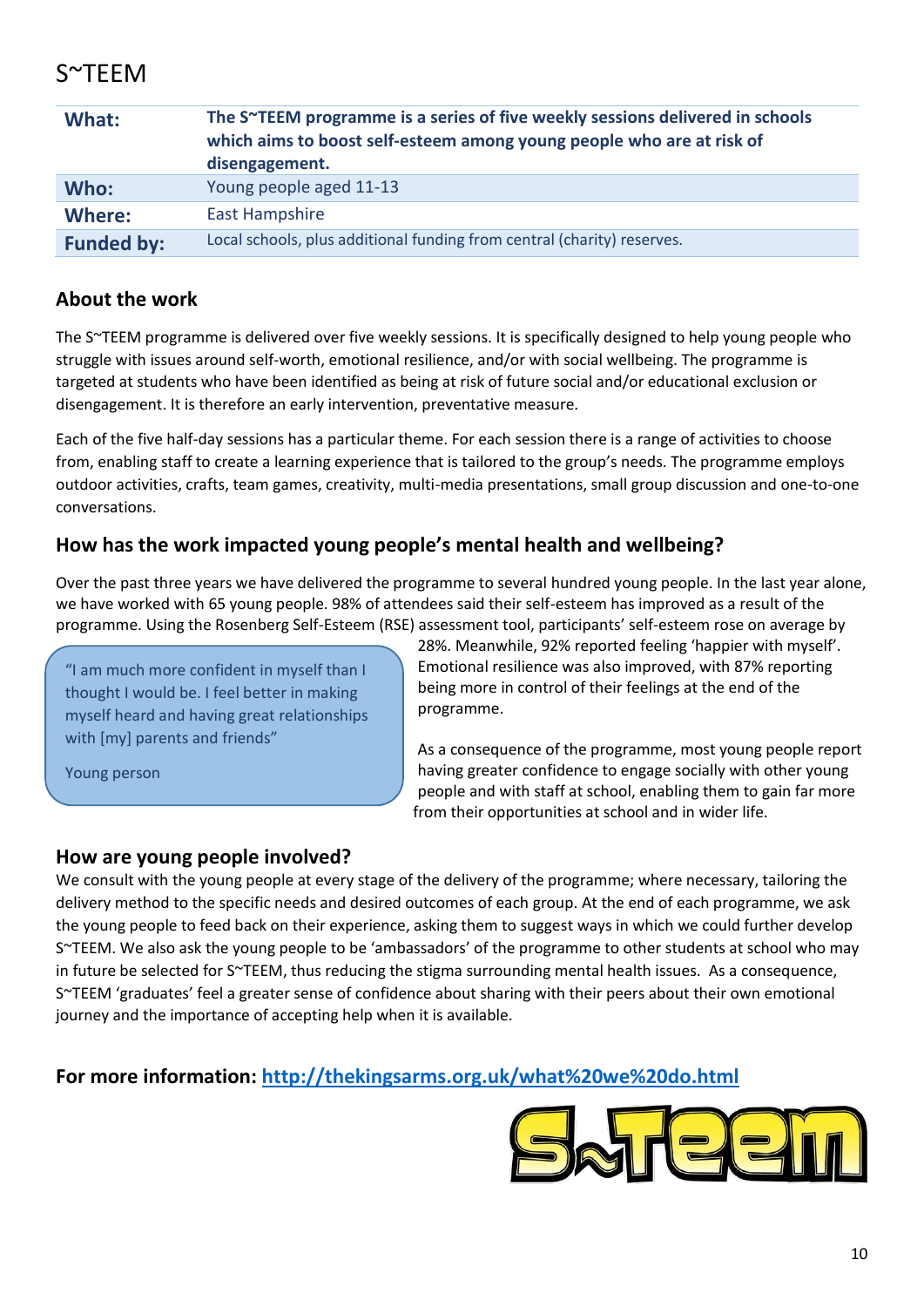## Express Yourself

| What:             | Using high quality arts engagement to support young people's emotional health<br>and wellbeing |
|-------------------|------------------------------------------------------------------------------------------------|
| Who:              | Young people aged 13-17                                                                        |
| Where:            | <b>Gedling and Nottingham City</b>                                                             |
| <b>Funded by:</b> | Lankelly Chase Foundation                                                                      |

#### **About the work**

Co-ordinated and delivered by City Arts, the programme engages participants in making and exploring the arts, working with artists to deliver better mental and emotional wellbeing for vulnerable and at risk young people. The programme engages young people 13-17 years who are under the [previous] Tier 2/3 frameworks within Child and Adolescent Mental Health Service (CAMHS) in high quality arts interventions out of school hours. Each project is 10 sessions and culminates in the work created being made visible within the community. Sharing of work is an essential part of every project; having their work appreciated and admired by friends, family and wider audiences is a powerful affirmation.

We use a multi- agency approach to support and help develop the resilience of young people and their families to improve life chances. Our programme complements the resources that the CAMHS team offers, but can also be accessed via self-referral.

#### **How has the work impacted young people's mental health and wellbeing?**

An evaluation of the work highlighted the following. Participants found that they had greater confidence in meeting and talking to new people and making friends. They realised that trying new things might be scary at the start but more fun than expected by the end. All recognised an increase in self-confidence by the end of the project. Parents also reported noticeable improvements in self-confidence.

"before I just wanted to fit into the crowd but now I feel like I can be my own person, I've got more confident within myself"

Young person

Social interaction between participants was a significant theme throughout the projects. Time was taken by facilitators to ensure participants had time to get to know each other. The programme has supported resilience through a supportive and safe environment where participants are able to work as a group and share ideas in a reciprocal way, acknowledging everyone's contributions.

#### **How are young people involved?**

Formal consultation and listening to participants has resulted in many changes including changing dates and venues, providing taster sessions, providing self referral. We also created a film for and by participants; to enable potential participants to hear about the project from previous participants and to try and address the initial anxiety which may be a barrier to attendance.

Participants also have influence on the design, delivery and promotion through volunteering, programme steering group participant representative, leading consultations with the public and talking about the project at events.

#### **For more information:<http://www.city-arts.org.uk/express-yourself/>**

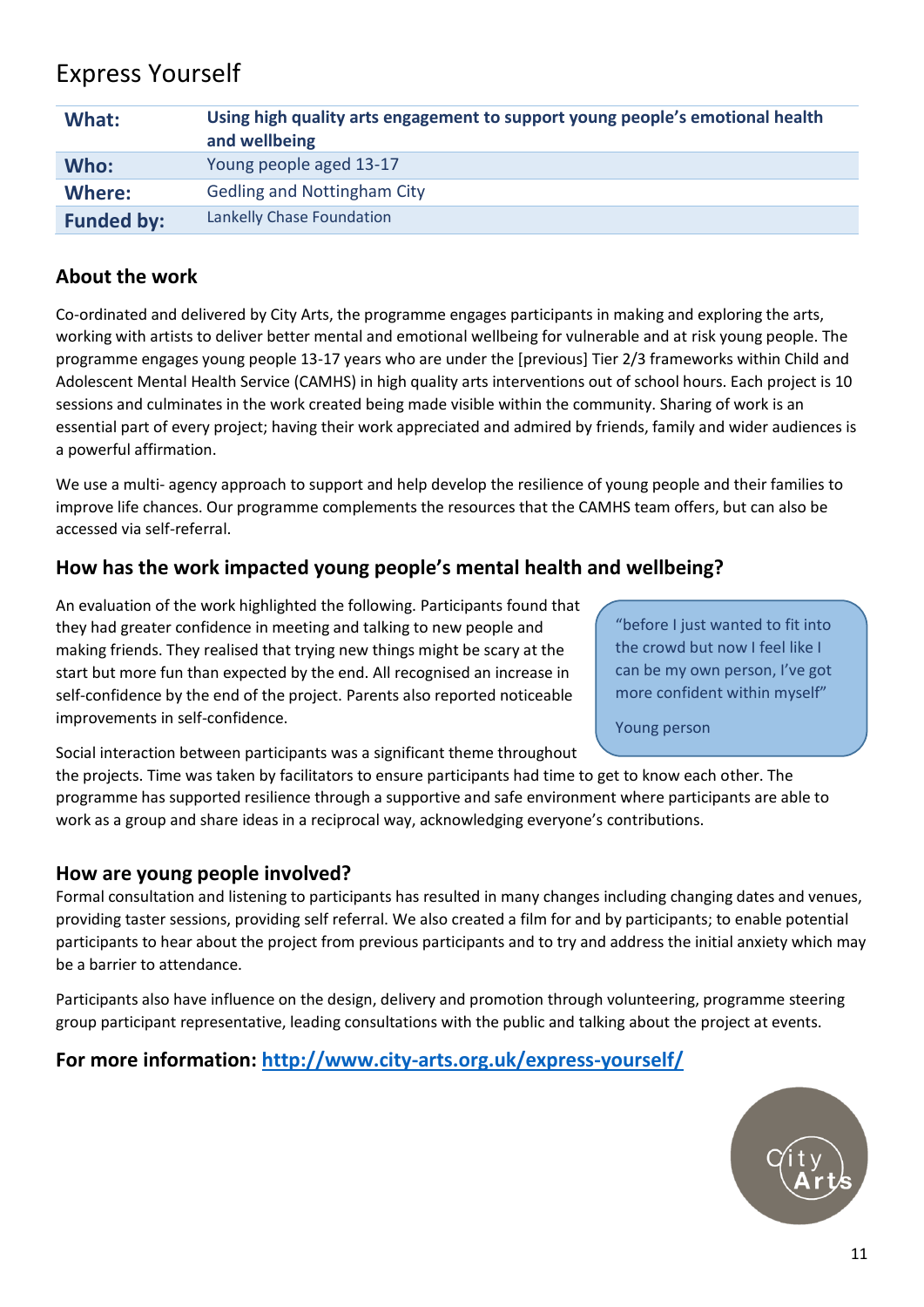## The Resilience Lab

| What:             | Psycho-education program for young people delivered in schools and youth<br>settings co-designed and delivered with young people. |
|-------------------|-----------------------------------------------------------------------------------------------------------------------------------|
| Who:              | Young people aged $14 - 25$                                                                                                       |
| Where:            | <b>Bristol and South Gloucestershire</b>                                                                                          |
| <b>Funded by:</b> | Mixed funding streams                                                                                                             |

#### **About the work**

The project delivers a psycho-education program for young people that supports participants to develop their psychological literacy, learn good (and proven) self-care techniques, and draw from their strengths in managing adversity. The workshops are co-led by young peer facilitators, who have been through a training that supports them to reflect on and develop their own personal resilience.

Resilience Lab equips young people with a personal toolkit that stands them in good stead for the challenges that they will face in life, but it gives them a space to reflect on the context in which these challenges arise from. It provides an opportunity for participants to explore and discuss the socio-economic inequalities that can be cause of the distress that they experience.

Resilience Lab is the project providing mental health promotion within Off The Record Bristol a Youth Information Advice and Counselling service. The team delivers approximately 250 workshops a year in schools, colleges and other youth settings on a variety of resilience based themes. Weekly drop-in workshops are also provided at our site in Bristol. It has a growing online presence, including innovative interactive resources and a blog.

#### **How has the work impacted young people's mental health and wellbeing?**

The Resilience Lab workshops content integrates theory and practice from a number of different psychological approaches. We focus on promoting the '7 Learnable Skills of Resilience', (K. Reivich and A. Shatte, 2002) through a host of different games, activities and group discussion. Working with a local higher education institution, the project is in the process of looking into engaging in a feasibility study to develop a substantial piece of research into the efficacy of the Resilience Lab. Alongside this, we collect feedback from all of our workshop inhouse and in school, colleges and other youth settings.

#### **How are young people involved?**

The workshops were designed through a structured period of co-production between practitioners with expertise in the fields of mental health and a group of twelve young volunteers. The hope was that by making the project truly participatory from the outset, we would develop a content that was genuinely engaging for young people and offered them tried and tested techniques that their peers had vouched for; things that really worked in real life instead of ideas passed down from 'experts'

Alongside this young person led content development, young people are also at the heart of delivery, facilitation and development. The resilience lab has a pool of young peer facilitators who are at the heart of developing and delivering Resilience Lab workshops.

#### **For more information:** <http://www.otrbristol.org.uk/resilience-lab/>

"Enjoyed the most - talking about pressures and expectations because it made me realise that other people have the same pressures "

Young person